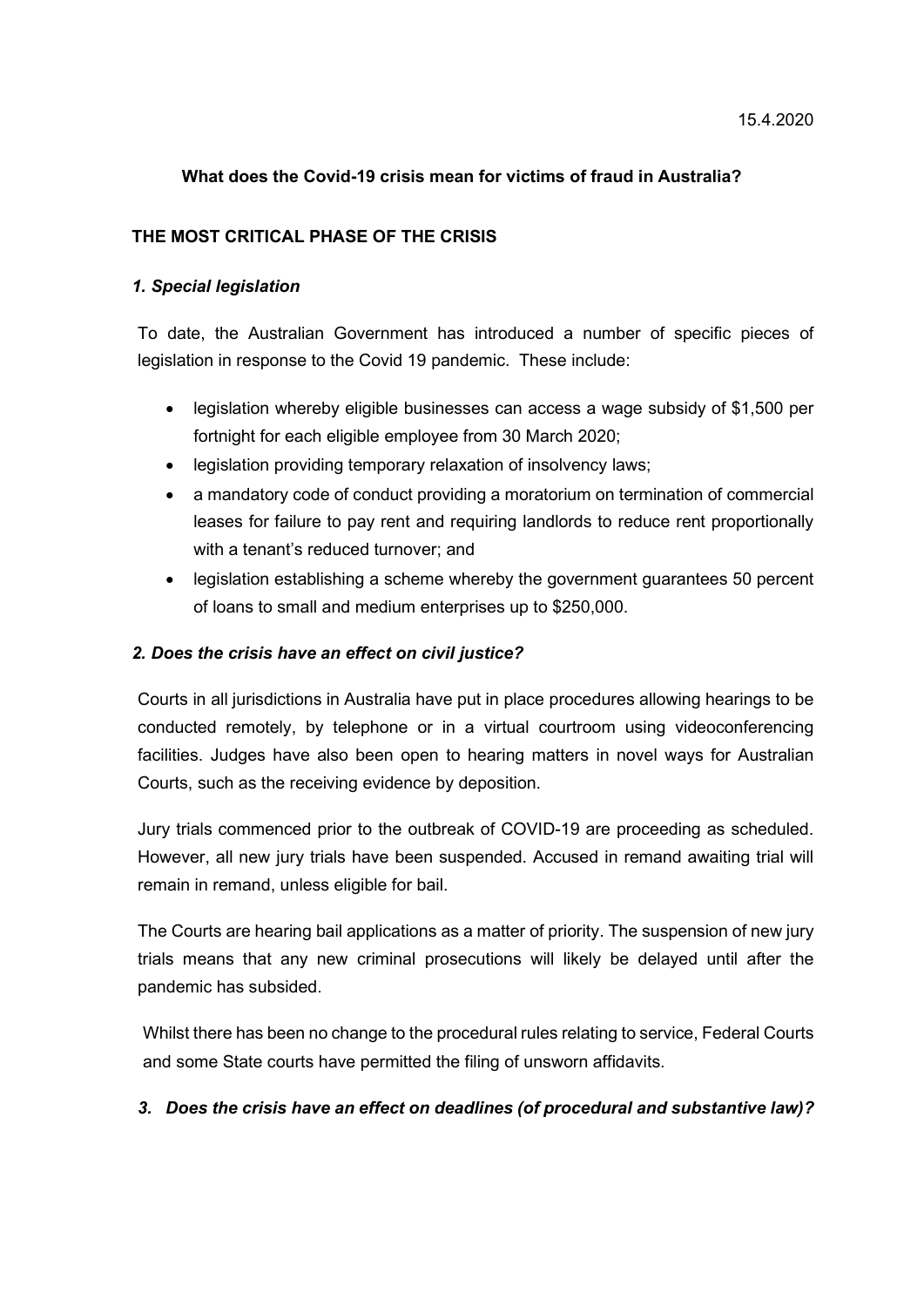In the wake of the outbreak, some Federal and State Courts vacated or deferred hearings where, in the Court's view, it was not possible to conduct proceedings electronically. Alternatively, some judges have refused to delay matters despite submissions that a remote hearing might prejudice the parties. Generally, the pandemic has had the effect of delaying timetables as the Courts and legal profession adjust to the new procedures.

### 4. Does the crisis have an effect on enforcement?

The following measures have been put in place which have had an impact on enforcement:

- The Australian Insolvency laws have been temporarily amended. See discussion at 8 below.
- The Australian government has released a code of conduct which provides a mandatory moratorium on the termination of commercial leases for failure to pay rent and requires landlords to reduce rent proportionally with a tenant's reduced turnover The Code applies to tenants with a turnover of less than \$50 million that have experienced a downturn in revenue of more than 30%.
- The Australian Banking Association has issued a media release stating that banks will defer loan repayments on loans up to \$10 million for 6 months for businesses affected by COVID-19.
- The Australian corporate regulator has issued a media release indicating that it will suspend some of its regulatory and supervisory work to focus on COVID-19.
- The Australian competition regulator has issued a similar media release advising that it will seek to minimise enforcement activities such as statutory notices and compulsory examinations to reduce the regulatory burden on businesses.

# 5. How are particularly urgent matters handled, in particular requests for interim measures such as injunctions and freeze orders?

Urgent Court applications are being heard on an expedited basis mostly by telephone or by software such as Microsoft Teams. To enable urgent applications to be dealt with swiftly, the Courts have directed parties to provide them with notice before filing.

### 6. How do lawyers work during the crisis?

Most law firms in Australia have closed their offices and most members of the legal profession are working from home. Face to face meetings have generally been replaced by telephone of video conferences.

### 7. How do banks work during the crisis?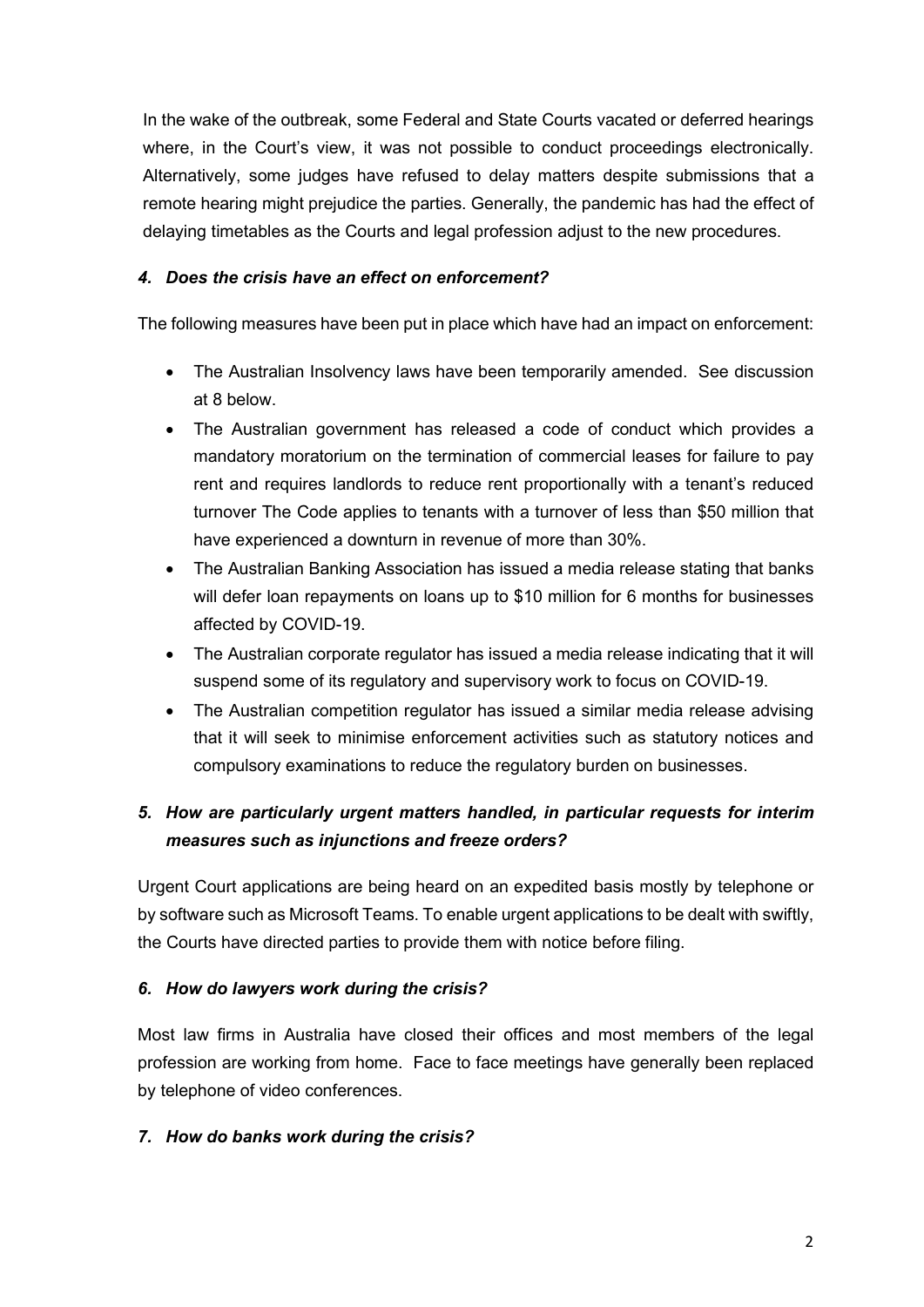Banks have been classified by the Australian government as an essential service. As a result, most bank branches remain open to the public. However, customers have been encouraged to use online banking services and communicate via telephone rather than personal visits to banks.

### 8. Does the crisis have an effect on insolvency law?

Temporary amendments to Australian insolvency and corporations' laws have been introduced in response to the outbreak of COVID-19. These include:

- The timeframe for a natural person to respond to a bankruptcy notice has been extended from 21 days to 6 months
- The monetary threshold for a bankruptcy notice has been increased from \$5,000 to \$20,000.
- The timeframe for a corporation to respond to a creditor's statutory demand has been extended from 21 days to six months
- The monetary threshold for a creditor's statutory demand against a corporation has been increased from \$2,000 to \$20,000.
- Directors have received temporary relief from their duty to prevent insolvent trading for a period of 6 months commencing 24 March 2020. This protection will only apply if a debt is incurred in the ordinary course of business and during this six-month period.

### FORECAST: AFTER THE CRISIS AND LONG-TERM EFFECTS

### 9. Which measures introduced during the crisis will be withdrawn immediately?

At this stage, the following measures will end by late September 2020:

- The amendments to the insolvency laws referred to at 8 above.
- The landlord code referred to at 4 above.

### 10. Which measures will remain in place?

At this stage, it is difficult to predict with precision which measures will remain in place after the pandemic has ceased. However, it is expected that the Courts and law firm will embrace the more frequent use of the new technologies being trialed during this period. It is also expected that working from home for professionals will become more common place.